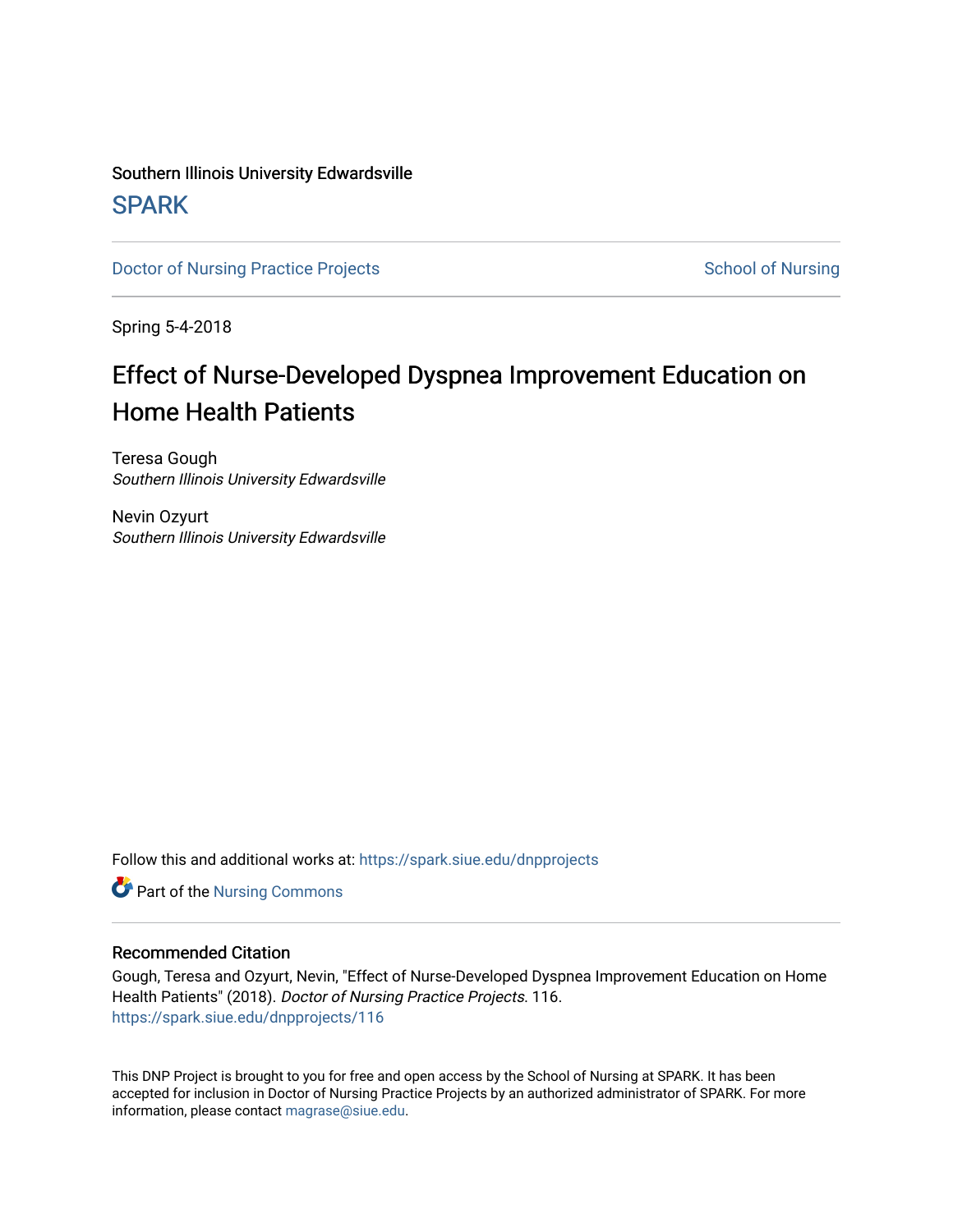Effect of Nurse-Developed Dyspnea Improvement

Education on Home Health Patients

Teresa Gough and Nevin Ozyurt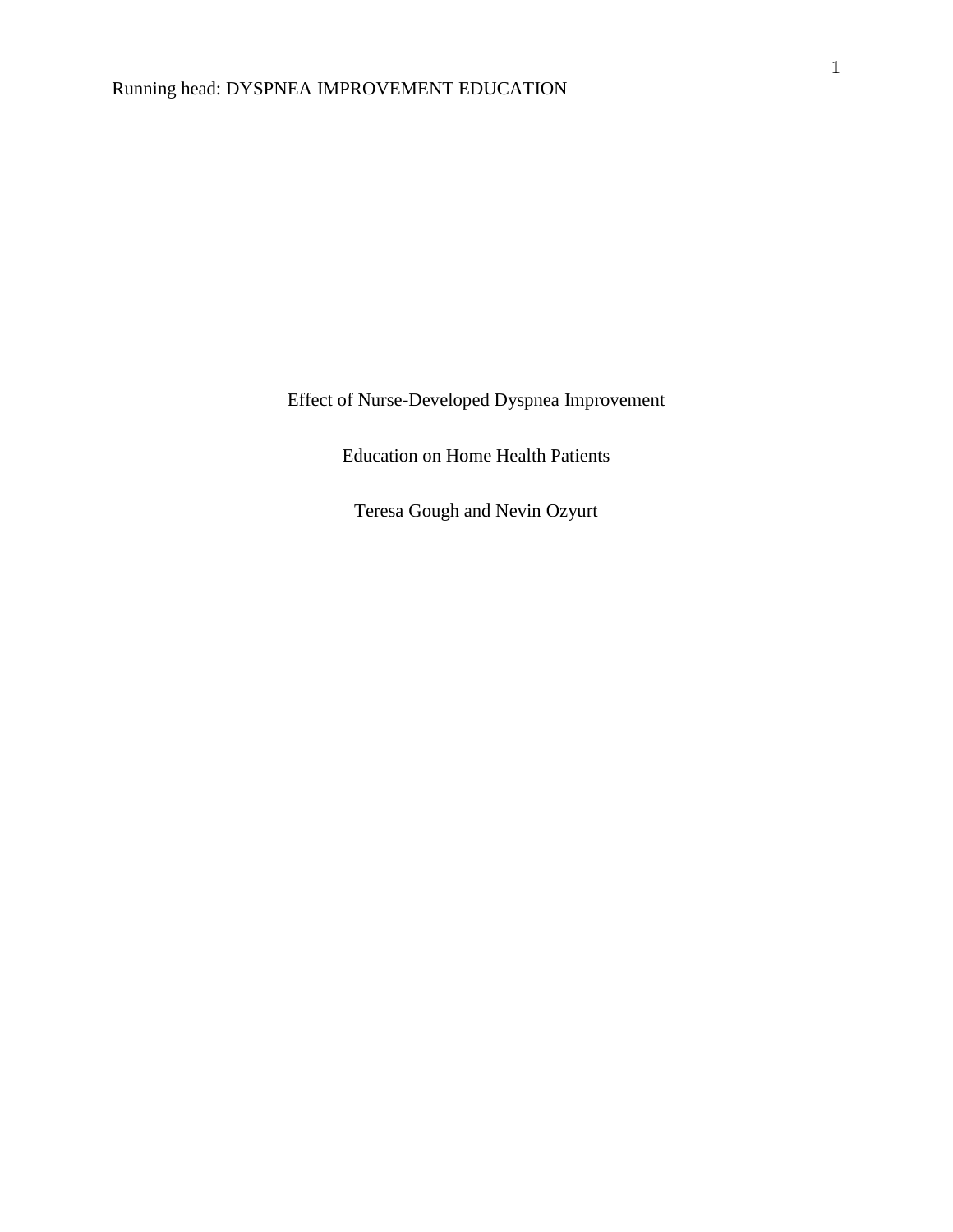#### **Introduction of the Problem**

In home health patients, dyspnea is one of the quality indicators on the Medicare Outcome and Assessment Information Set (OASIS). Any home health agency that is seeking Medicare certification is required to meet Medicare Conditions of Participation. This includes compliance with OASIS data collection and transmission of data (Centers for Medicare and Medicaid Services, 2012). At a hospital affiliated home health agency in the Midwest, between November 2015 and October 2016, 82.85% of patients admitted for services received Medicare coverage (Memorial Home Services, 2016). Due to the high Medicare population seen by this home health organization, it is important to show improvement in dyspnea scores in their OASIS data. Between July 1, 2015 and June 30, 2016, 64.1% of patients' dyspnea improved at this organization. This is compared to a state average of 72% and a national average of 71.1% (Centers for Medicare and Medicaid Services, 2017).

#### **Literature Review**

Dyspnea is associated with having a negative effect on patients' quality of life. The Medicare Outcome and Assessment Information Set (OASIS) is used to measure specific quality indicators on home health agencies, which are needed to be met for Medicare certification. One of these quality indicators involves improvement in patients' shortness of breath. Dyspnea is difficult to assess due to its subjective nature. Currently #M1400 scores are based off either the provider's subjective assessment, patient's subjective assessment, or the provider's objective assessment. Unfortunately, validity and reliability of the OASIS varies which makes dyspnea difficult to measure. However, accuracy of the OASIS is important because OASIS is used for reimbursement, outcome-based quality improvement and monitoring, and identification of adverse events (Madigan, Tullai-McGuinness, & Fortinsky, 2002). To improve OASIS

2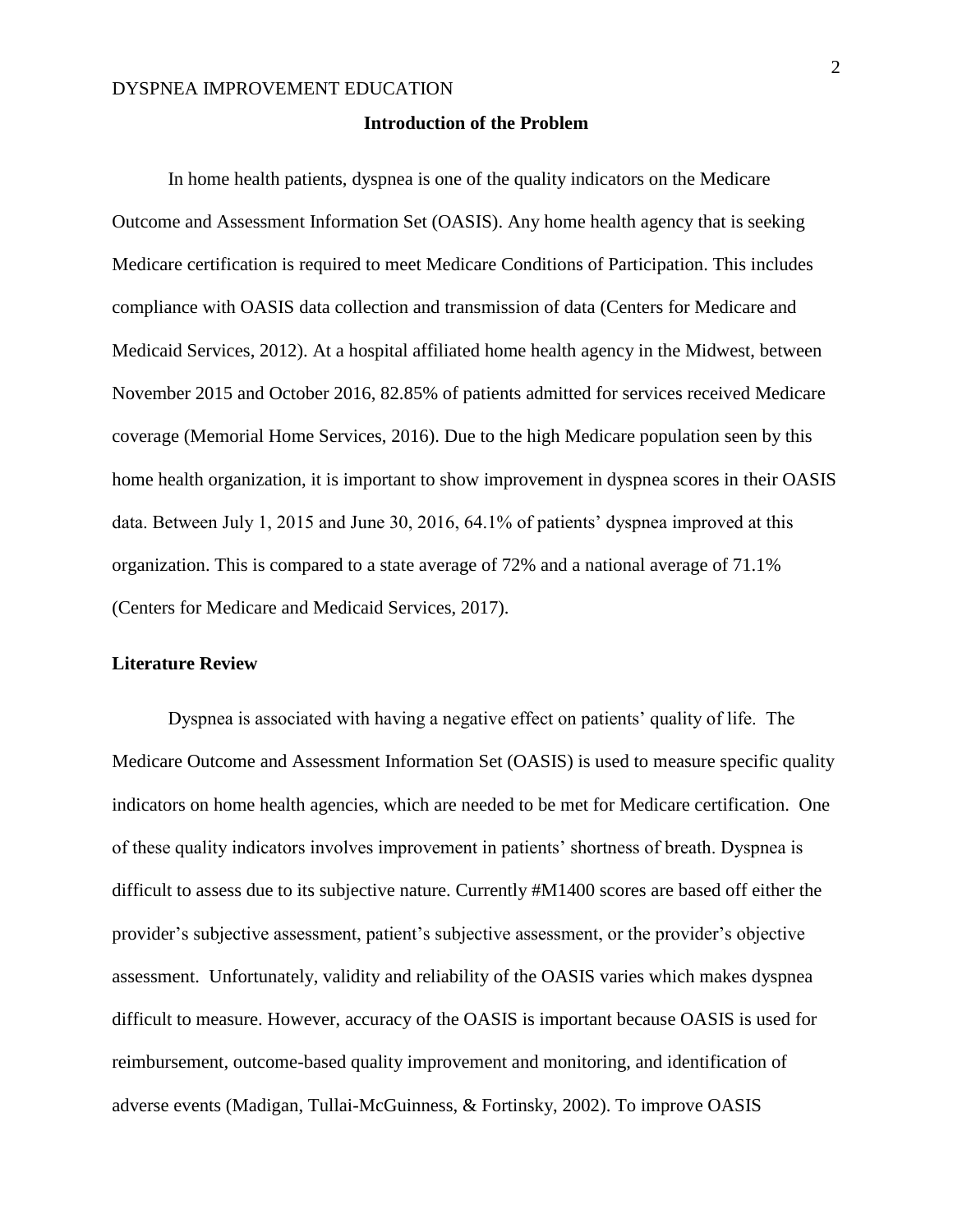reliability, incorporating live videos of "mock" assessments representing the "gold standard," defining ambiguous terms, and clarifying the differences between item choices can help to standardize OASIS scoring (Kinatukara, Rosati, & Huang, 2005).

#### **Project Methods**

The primary purpose of this project was to measure improvement in dyspnea scores with OASIS #M1400 before and after home health nurse education. Additional measurements included: 1) patients' admission and discharge perception of dyspnea and comparing for significant differences between this and home health providers' objective assessment of dyspnea and 2) evaluating the home health providers' knowledge and correct utilization of OASIS question #M1400.

The target sample for the primary measure was Medicare and Medicaid patients admitted to the home health organization. Exclusion criteria included patients not on Medicare or Medicaid, hospice patients, individuals less than 18 years old, and individuals older than 90 years old. Participants were selected based on inclusion criteria met during the implementation phase. A nonprobability convenience sample was used. The sample size was 50 patients.

The target sample for the first secondary outcome measured was Medicare and Medicaid patients admitted to the home health organization between August-October 2017. The same inclusion and exclusion criteria were used. The sample size was 28 patients.

The target sample for the other secondary outcome measured was home health providers, nurses and physical therapists, who complete OASIS assessments. A total of 40 providers attended the educational sessions.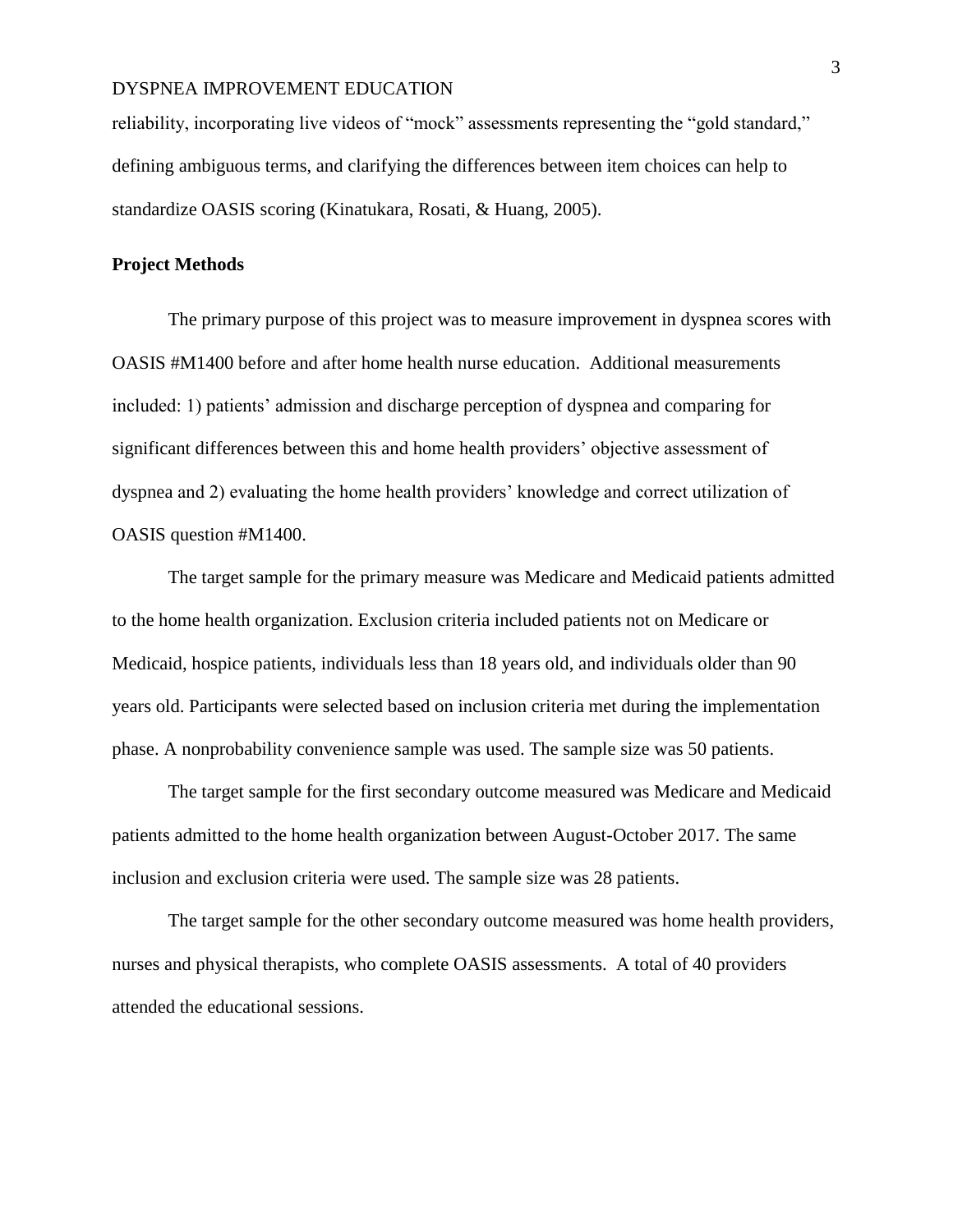The project interdisciplinary team included the two project leaders and the clinical quality and safety manager at the home health organization. Other stakeholders included the home health providers who received education and the patients who participated in the study.

The project leaders submitted an exempt IRB application to the Southern Illinois University Edwardsville Institutional Review Board. Approval was received in July 2017. The appropriate recruitment statements were drawn up by the project leaders. No informed consent was necessary. Participation in this project was no risk to the patients.

The two project leaders created home health provider educational materials which were based on best evidence. The project leaders also created a video depicting different patient scenarios that depicted various levels of dyspnea. One scenario for each OASIS #M1400 item score (1-4) was created. During the educational sessions, the home health providers watched the videos and wrote down on an anonymous, pre-survey, how he/she would score the patient in each scenario. Completion of this survey served as consent for participation. Each staff member participated in an educational session on how to accurately assess patients with the OASIS #M1400. The nurses and physical therapists then re-watched the videos and wrote down how he/she would score each patient scenario following education. Pre and post-surveys were compared to evaluate effectiveness of education. A total of 40 home health providers attended the educational sessions.

A convenience sample of 50 patients from August, September, and October 2016 served as baseline OASIS #M1400 scores. Admission and discharge scores were used. OASIS #M1400 scores were collected on admission and discharge for three months after education was provided. Demographics (age, gender, and hospital discharge diagnosis) were collected from both groups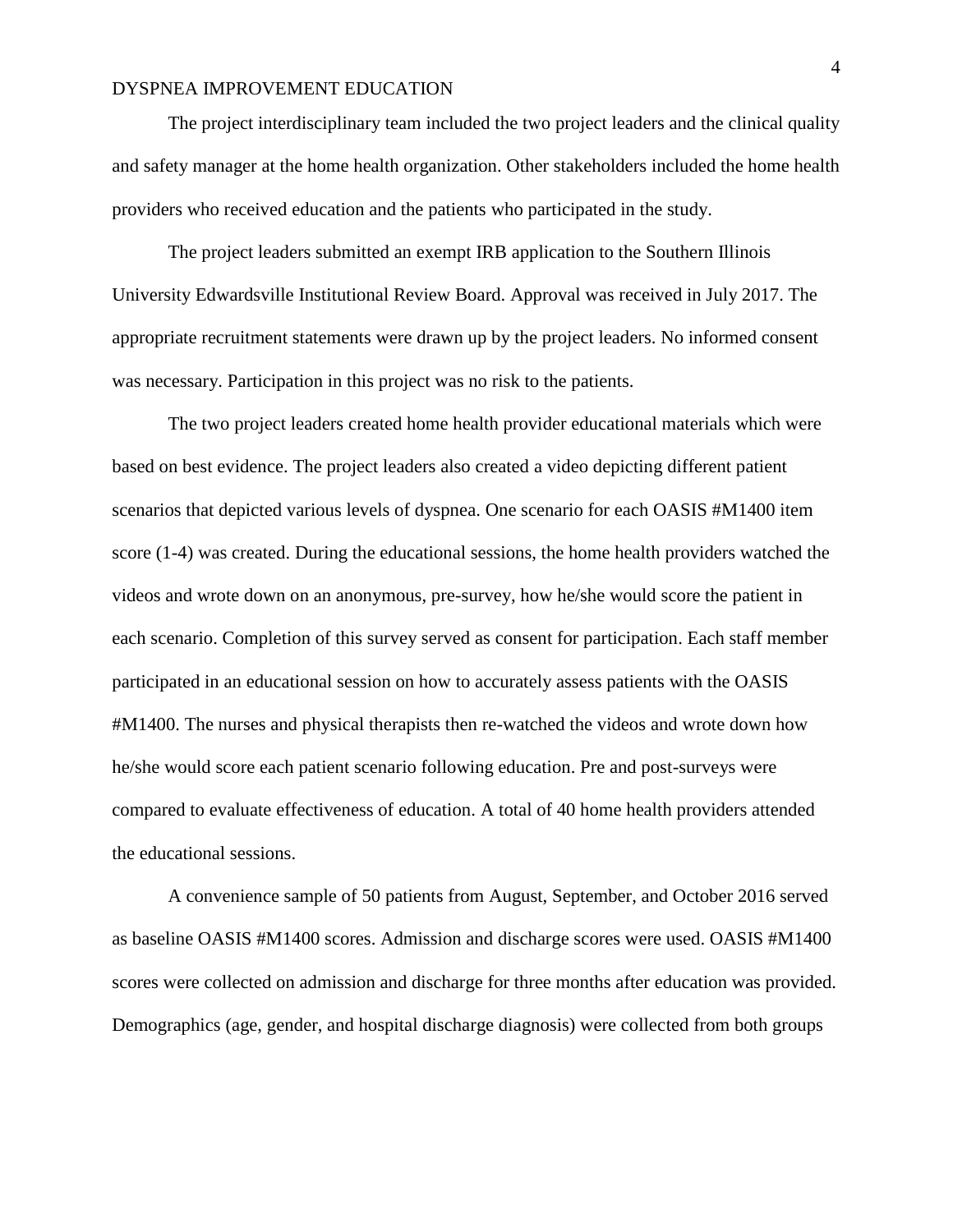to ensure group equivalence. OASIS #M1400 scores were collected from both groups upon admission and discharge and compared.

During the 3-month data collection period, home health providers gave patients an OASIS #M1400 score card at admission. The home health provider asked the patient to score him/herself regarding their perception of dyspnea. The patient then placed their score card in a sealed envelope and returned it to the home health provider without sharing their score. Project leaders then compared patient scores to nurse scores.

The project leaders added a reminder to the home health organization's weekly memo to use the new assessment skills and to collect patient score cards

#### **Evaluation**

This project followed a quasi-experimental descriptive pre-posttest design. The baseline group was 50 OASIS #M1400 randomly selected scores from patient charts between August-October of 2016. The mean scores were compared to the mean scores from a matched set of 50 patient charts from August-October of 2017 with a paired t-test to determine significant difference in sample means. Demographics (age, gender, hospital discharge diagnosis) were collected from both groups to ensure group equivalence and matching. To determine if there was a statistically significant difference between home health provider objective assessment of dyspnea and the patients' subjective assessment of dyspnea, an independent-means t-test was used. A pre-post-test design and paired t-test was used to determine statistically significant changes in home health providers' knowledge and correct utilization of OASIS question #M1400 before and after education was provided.

#### **Impact on Practice**

5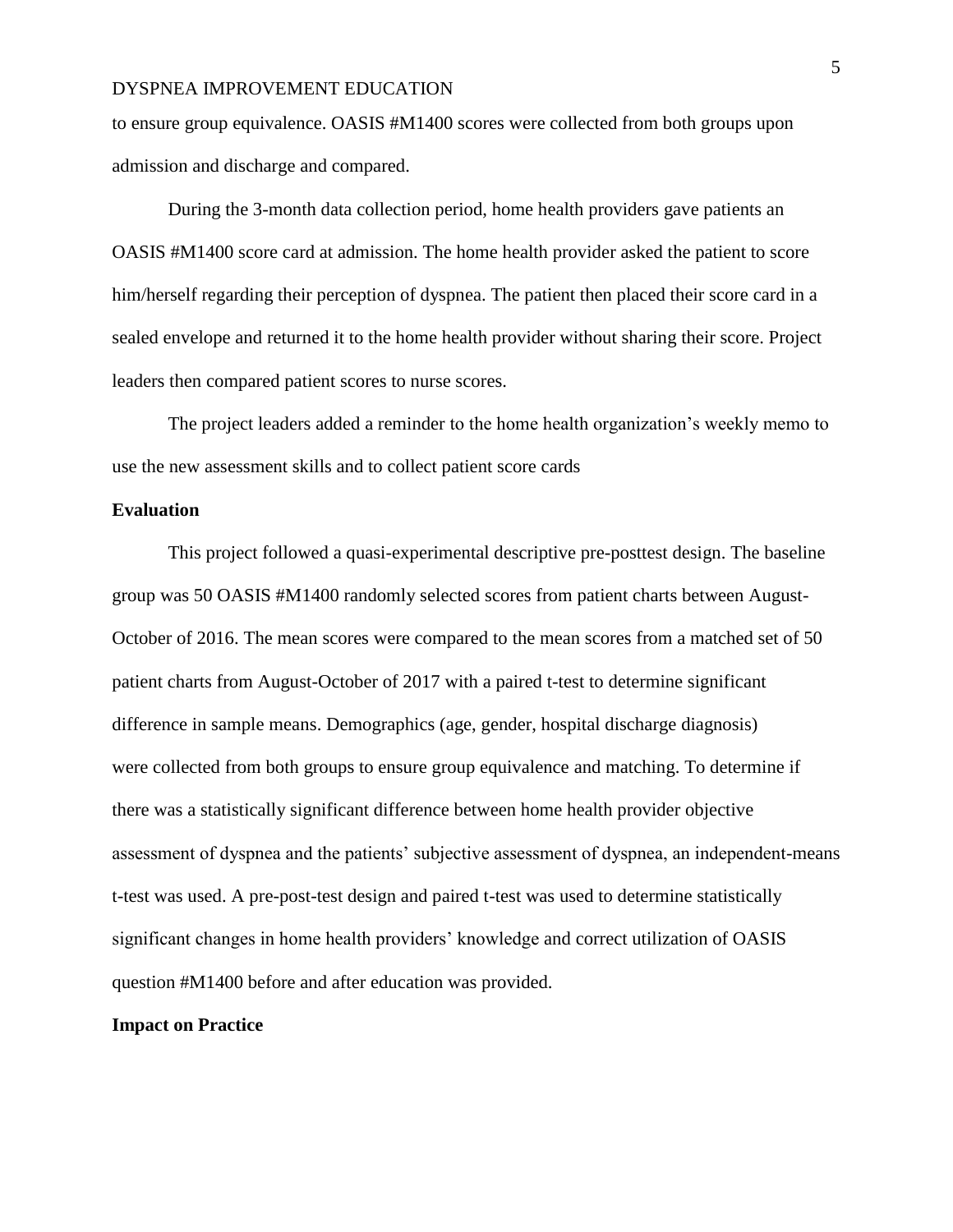Overall, the number of patients who showed improvement in dyspnea scores from admission to discharge using OASIS #M1400 increased by 14.6%. From September-December 2016, 73.5% of patients at the home health organization showed an improvement in dyspnea. This was compared to a state average of 77.4% and a National average of 77.0% (Centers for Medicare and Medicaid Services, 2016). Provider education was given on August 2-3, 2017. From September-December 2017, 84.2% of patients at the home health organization showed an improvement in dyspnea. This was compared to a state average of 72.7% and a National average of 73.1% (Centers for Medicare and Medicaid Services, 2017). Long-term, these results can be sustained as long as the home health organization continues to use the education materials provided by the project leaders.

This quality improvement project should be replicated on a larger scale. Future projects can be aimed at providing education at multiple agencies to test for consistency of results obtained from this project. Future projects should also be conducted over a longer period of time to ensure that improvement in dyspnea is maintained over time.

On a larger scale, future studies should be aimed at improving the reliability and validity of OASIS #M1400. The validity and reliability of the OASIS varies which makes dyspnea difficult to measure using this tool.

#### **Conclusions**

Overall, provider education lead to improvement in the assessment of patients' dyspnea which further lead to a 14.6% increase in improvement in dyspnea scores at the home health organization. This increase will help to improve Medicare/Medicaid reimbursement for this organization. The educational materials also helped to increase providers' knowledge of how to assess dyspnea which will help to improve patient care and outcomes.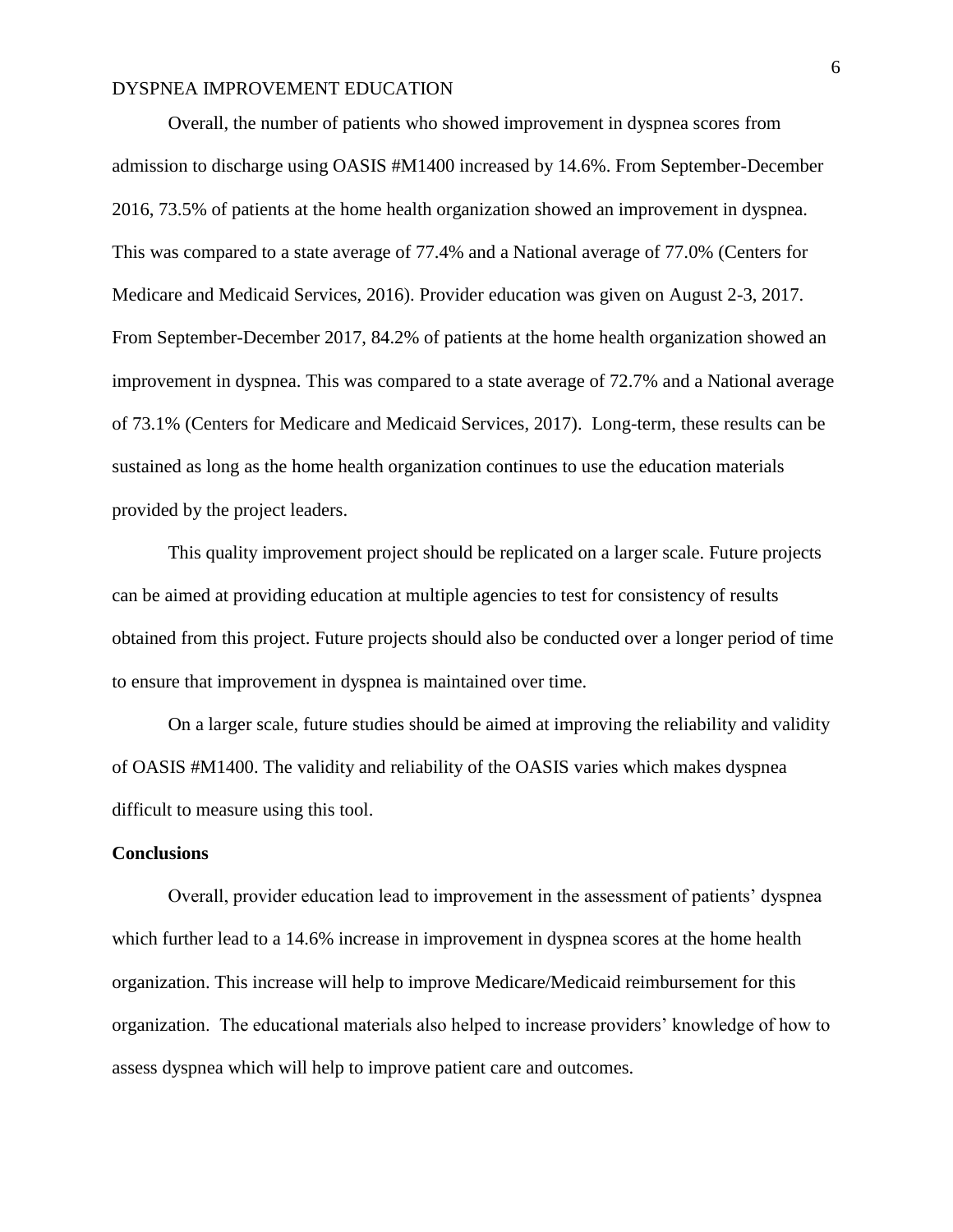#### **Author Contact Information**

Teresa Gough, RN, BSN: [taffrun@siue.edu](mailto:taffrun@siue.edu)

Nevin Ozyurn, RN, BSN: [nozyurt@siue.edu](mailto:nozyurt@siue.edu)

*Keywords:* OASIS, dyspnea, home health, education, scoring

#### **References**

Centers for Medicare and Medicaid Services. (2012, April 5). *Outcome and Assessment Information Set (OASIS)*. Retrieved from Centers for Medicare and Medicaid Services: https://www.cms.gov/Medicare/Quality-Initiatives-Patient-Assessment-Instruments/OASIS/index.html?redirect=/oasis/

- Centers for Medicare and Medicaid Services. (2016). *Real-Time home health compare: Memorial home services.* Springfield, IL: Strategic Health Programs.
- Centers for Medicare and Medicaid Services. (2017, January 26). *Home Health Compare*. Retrieved from Centers for Medicare and Medicaid Services: https://www.medicare.gov/homehealthcompare/search.html
- Centers for Medicare and Medicaid Services. (2017). *Real-Time home health compare: Memorial home services.* Springfield, IL: Strategic Health Programs .
- Kinatukara, S., Rosati, R., & Huang, L. (2005). Assessment of OASIS reliability and validity using several methodological approaches. *Home Health Care Services Quarterly, 24*(3), 23-38.
- Madigan, E., Tullai-McGuinness, S., & Fortinsky, R. (2002). OASIS is here to stay. Where do you go from here? *Caring, 21*(11), 6-9.